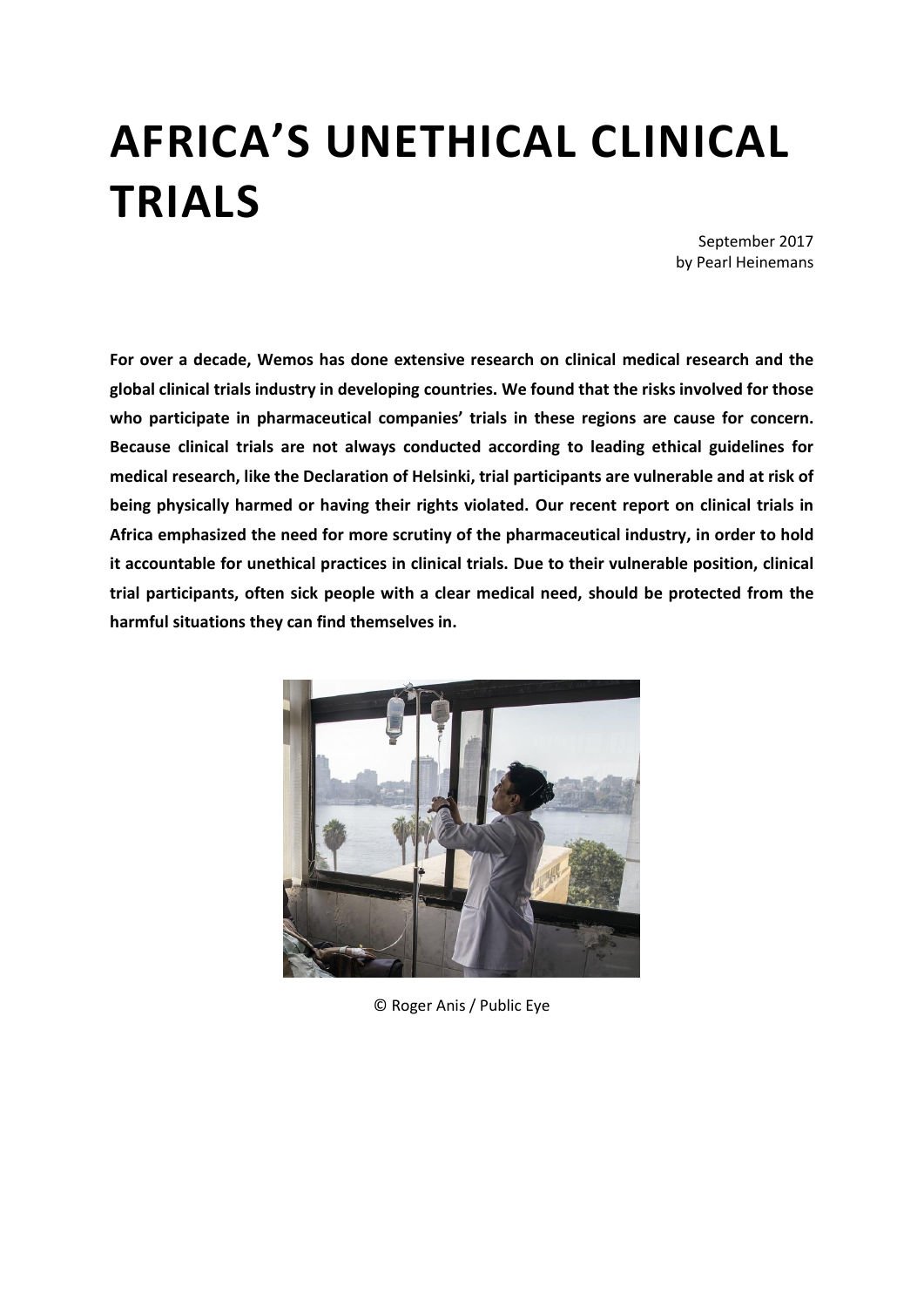Over the past years, Africa has become a popular destination for pharmaceutical companies to offshore their clinical trials. Our research in South Africa, Kenya, Egypt and Zimbabwe revealed that this increased popularity has unfortunately also led to a greater risk of ethically dubious practicesin which the health and rights of participants are not protected well enough. Sometimes, the countries we focused on do not have robust legislative and regulatory frameworks in place. Foreign pharmaceutical companies do not always adhere to ethical guidelines that are meant to protect clinical trial participants.

## **Ethical concerns in clinical trials with vulnerable patients**

Leading ethical guidelines, like the Declaration of Helsinki and the CIOMS Guidelines, mention several important ethical principles of research on human subjects. This includes:

- post-trial access to treatment;
- voluntary, informed consent, and;
- accessibility and availability of the tested medicine to the general population.

Most trial participants in Egypt, South Africa, Kenya and Zimbabwe have a weak socio-economic background. They often have no health insurance or access to health care, as the national health systems are weak. By joining a clinical trial, they can get treatment – however it is often their only choice. And unlike standard treatment, treatment in a trial is experimental and therefore not proven safe. We also found that participants were not always well-informed about the trial and risks, for example due to the complex nature of the consent form, or lack of transparency about the trial. We find this worrying, because patients who join clinical trials should have the right to know what they are agreeing to, and what the trial and potential (health) risks entail. And just like in affluent countries, clinical trial participants in low- and middle-income countries should have the freedom to choose between an existing and experimental treatment. As the Declaration of Helsinki states, participation should always be voluntary.

We also found that, if patients had side effects or were physically harmed during a trial, their right to receiving financial compensation was never respected, as trial researchers did not investigate or denied the relation between the symptoms and the trial drug. The tragic story of Grace (Zimbabwe report), a HIV-patient who became blind during a trial – after which her health deteriorated, leading to her death - is a clear worst-case scenario example of what can happen when emerging symptoms during a trial are not properly documented and investigated. Also, while trial sponsors ensured us that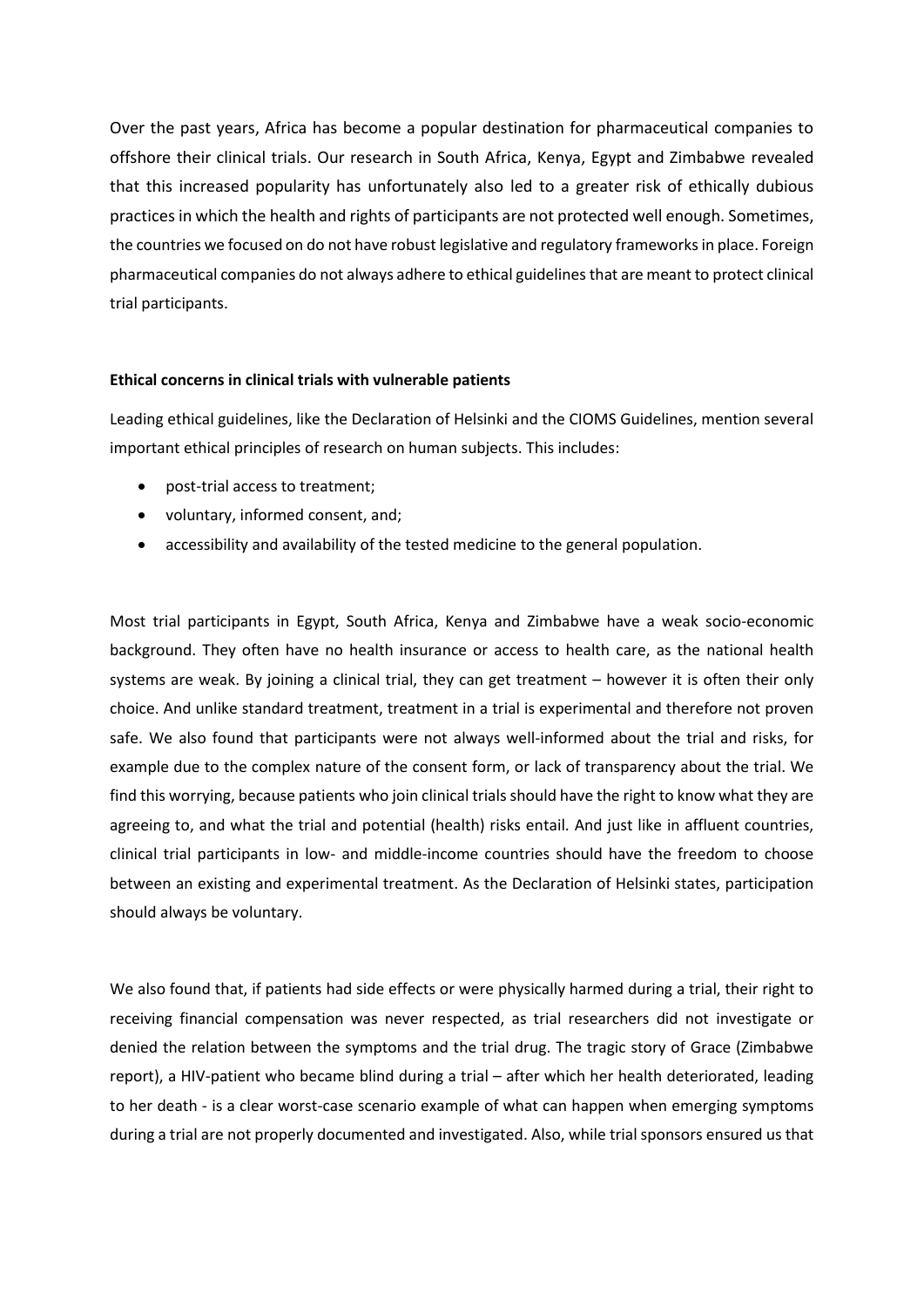they adhered to their policies which mention post-trial access to treatment, we did not find any case in which the patient was given treatment after the trial had ended.

In addition, we found that new medicines were not always available or affordable to the general population of the country where the trial(s) had taken place, despite pharmaceutical companies' policies mentioning this. Lastly, we found that pharmaceutical companies do not always require new medicines to be therapeutically more effective than existing medication. They only evaluate the new medicines' efficacy and safety, while not considering the true added therapeutic value and clinical need.

## **A way forward: our recommendations to the European Medicines Agency**

We believe that there should be increased inspection and scrutiny from the European authoritative medicines body – the European Medicines Agency (EMA) – of clinical trials in low- and middle-income countries where health systems are fragile, oversight is weak and the risk of unethical practices is high. We applaud that in April this year, the European Parliament voted that EMA must annually report its actions to ensure that medicines are tested ethically in lower- and middle-income countries before they enter the European market. It is an enormous step forward that the European Parliament can now hold EMA accountable, but we think that there is more that EMA can do to ensure that clinical trials are ethical and participants are protected. We recommend the following to EMA:

- Make Good Clinical Practice (GCP) inspection reports public. This is an international ethical and scientific quality standard for designing and reporting clinical trials with human subjects. Compliance with GCP provides public assurance that clinical trial participants' rights and safety are protected, and that trial data is credible. The agency does not provide specific information regarding such inspections.
- Demand from the pharmaceutical company a justification for using vulnerable populations in a clinical trial, and a clarification of provisions taken to protect their safety and rights.
- In placebo-controlled trials, demand a justification for using a placebo drug, and seek assurance that the trial was ethical and in compliance with guidelines.
- Demand a description of the informed consent procedure, regardless of whether the appropriate procedure was apparently followed. Regulatory authorities should be aware that patients who participated in trials may not have had other medical treatment options. If the trial was the only treatment option available, then consent would not be truly voluntary.